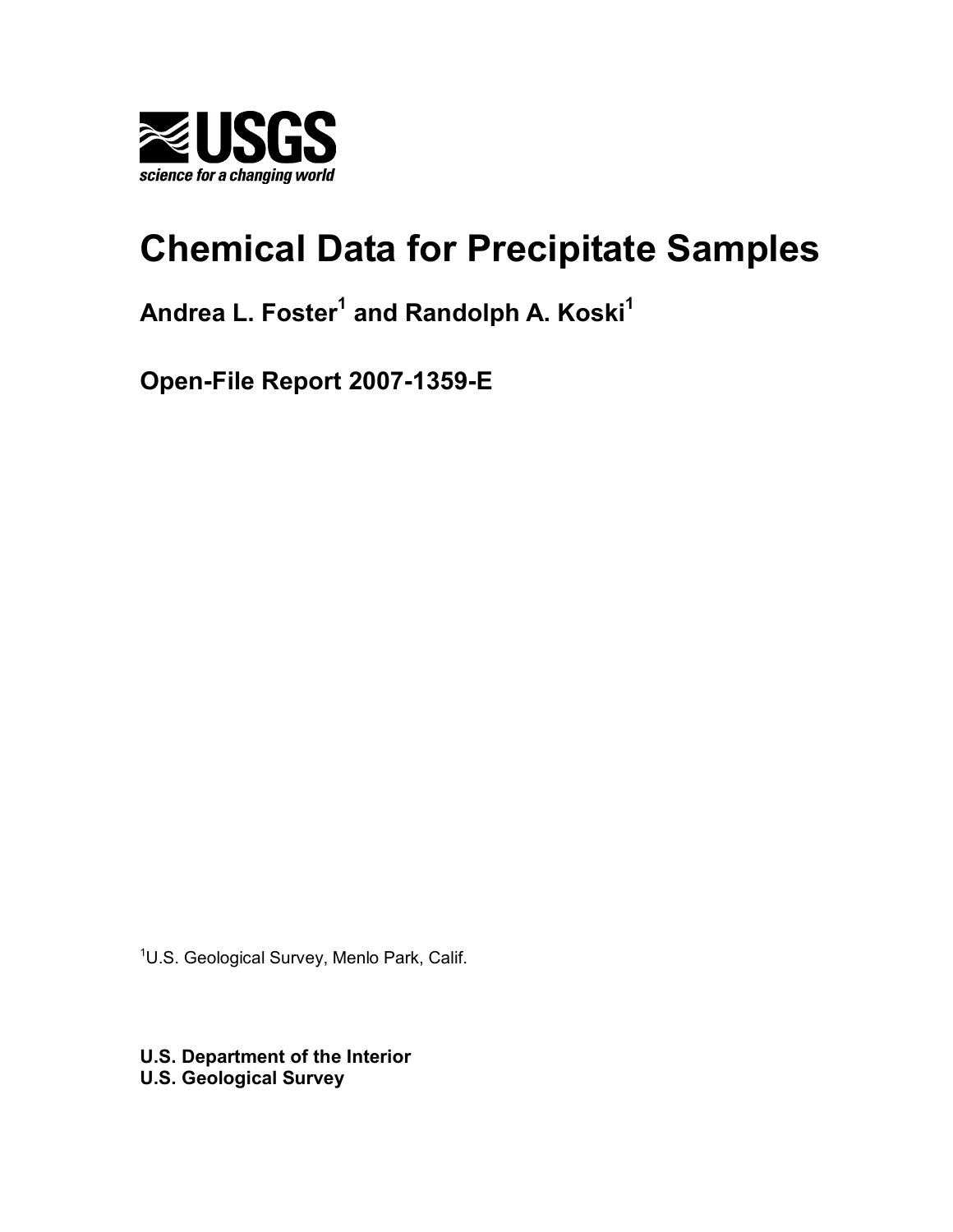## **U.S. Department of the Interior**

DIRK KEMPTHORNE, Secretary

## **U.S. Geological Survey**

Mark D. Myers, Director

U.S. Geological Survey, Reston, Virginia 2008

For product and ordering information: World Wide Web[: http://www.usgs.gov/pubprod](http://www.usgs.gov/pubprod) Telephone: 1-888-ASK-USGS

For more information on the USGS—the Federal source for science about the Earth, its natural and living resources, natural hazards, and the environment: World Wide Web: [http://www.usgs.gov](http://www.usgs.gov/) Telephone: 1-888-ASK-USGS

Suggested citation:

Foster, Andrea L.and Koski, Randolph A., 2008, Chemical data for precipitate samples, in Koski, R.A., and Munk, LeeAnn, eds., 2007, Chemical data for rock, sediment, biological, precipitate, and water samples from abandoned copper mines in Prince William Sound, Alaska: U.S. Geological Survey Open-File Report 2007-1359-E, 4 p. [\[http://pubs.usgs.gov/of/2007/1359/e/\]](http://pubs.usgs.gov/of/2007/1359/e/).

Any use of trade, product, or firm names is for descriptive purposes only and does not imply endorsement by the U.S. Government.

Although this report is in the public domain, permission must be secured from the individual copyright owners to reproduce any copyrighted material contained within this report.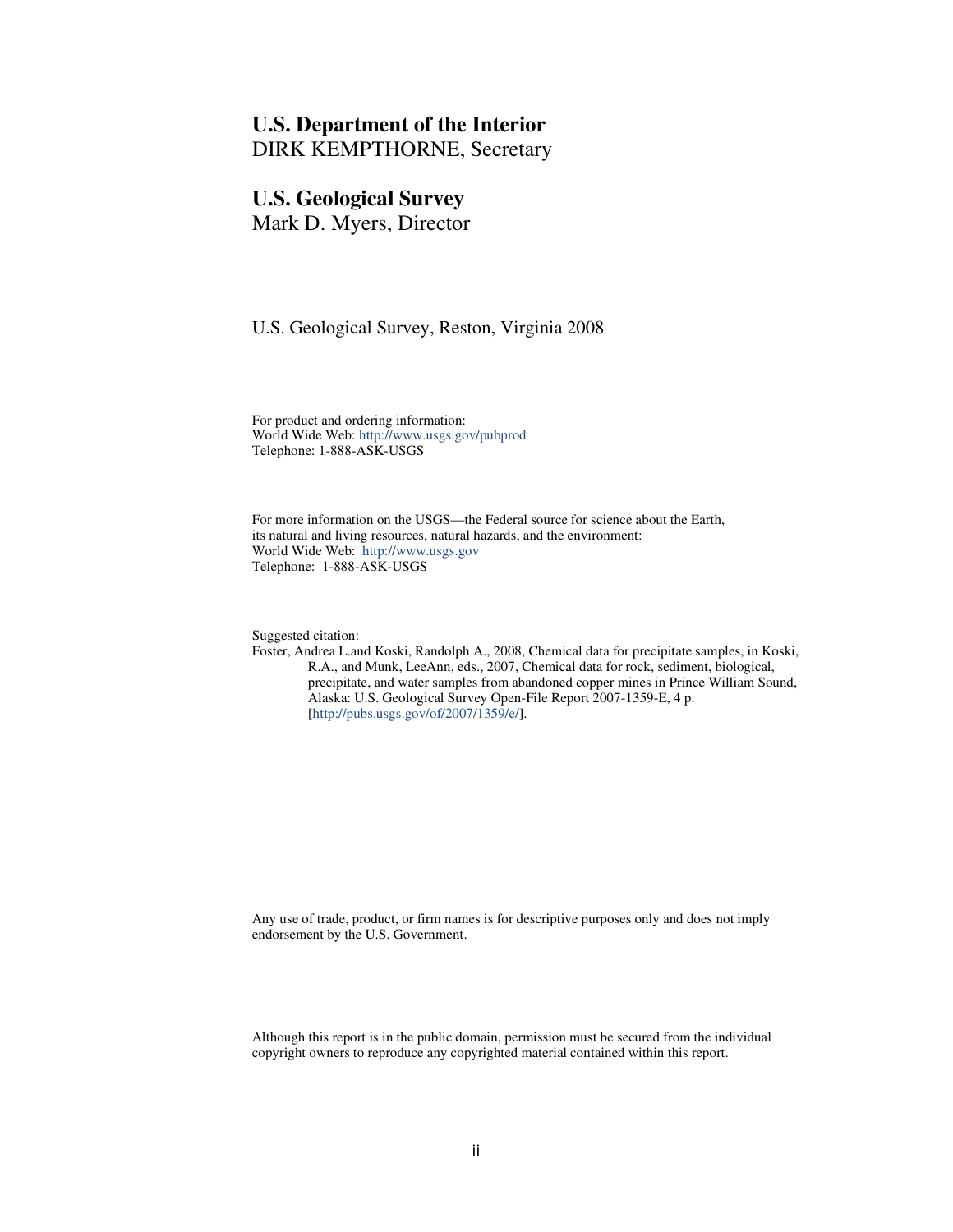## **By Andrea L. Foster and Randolph A. Koski**

 During studies of sulfide oxidation in coastal areas of Prince William Sound in 2005, precipitate samples were collected from onshore and intertidal locations near the Ellamar, Threeman, and Beatson mine sites (chapter A, fig. 1; table 7). The precipitates include jarosite and amorphous Fe oxyhydroxide from Ellamar, amorphous Fe oxyhydroxide from Threeman, and amorphous Fe oxyhydroxide, ferrihydrite, and schwertmannite from Beatson. Precipitates occurring in the form of loose, flocculant coatings were harvested using a syringe and concentrated in the field by repetitive decanting. Thicker accumulations were either scraped gently from rocks using a stainless steel spatula or were scooped directly into receptacles (polyethylene jars or plastic heavy-duty zippered bags). Most precipitate samples contain small amounts of sedimentary detritus. With three jarosite-bearing samples from Ellamar, an attempt was made to separate the precipitate from the heavy-mineral fraction of the sediment. In this procedure, the sample was stirred in a graduated cylinder containing deionized water. The jarosite-rich suspension was decanted onto analytical filter paper and air dried before analysis.

Eleven precipitate samples from the three mine sites were analyzed in laboratories of the U.S. Geological Survey (USGS) in Denver, Colorado (table 8). Major and trace elements were determined by inductively coupled plasma-mass spectrometry following multiacid (HCl-HNO3- HClO4-HF) digestion (Briggs and Meier, 2002), except for mercury, which was analyzed by coldvapor atomic absorption spectroscopy (Brown and others, 2002a). X-ray diffraction (XRD) analyses were performed on powdered samples (<200 mesh) by S. Sutley of the USGS. Additional details regarding sample preparation and detection limits are found in Taggert (2002). Discussions of the precipitate chemistry and associated microbial communities are presented in Koski and others (2008) and Foster and others (2008), respectively.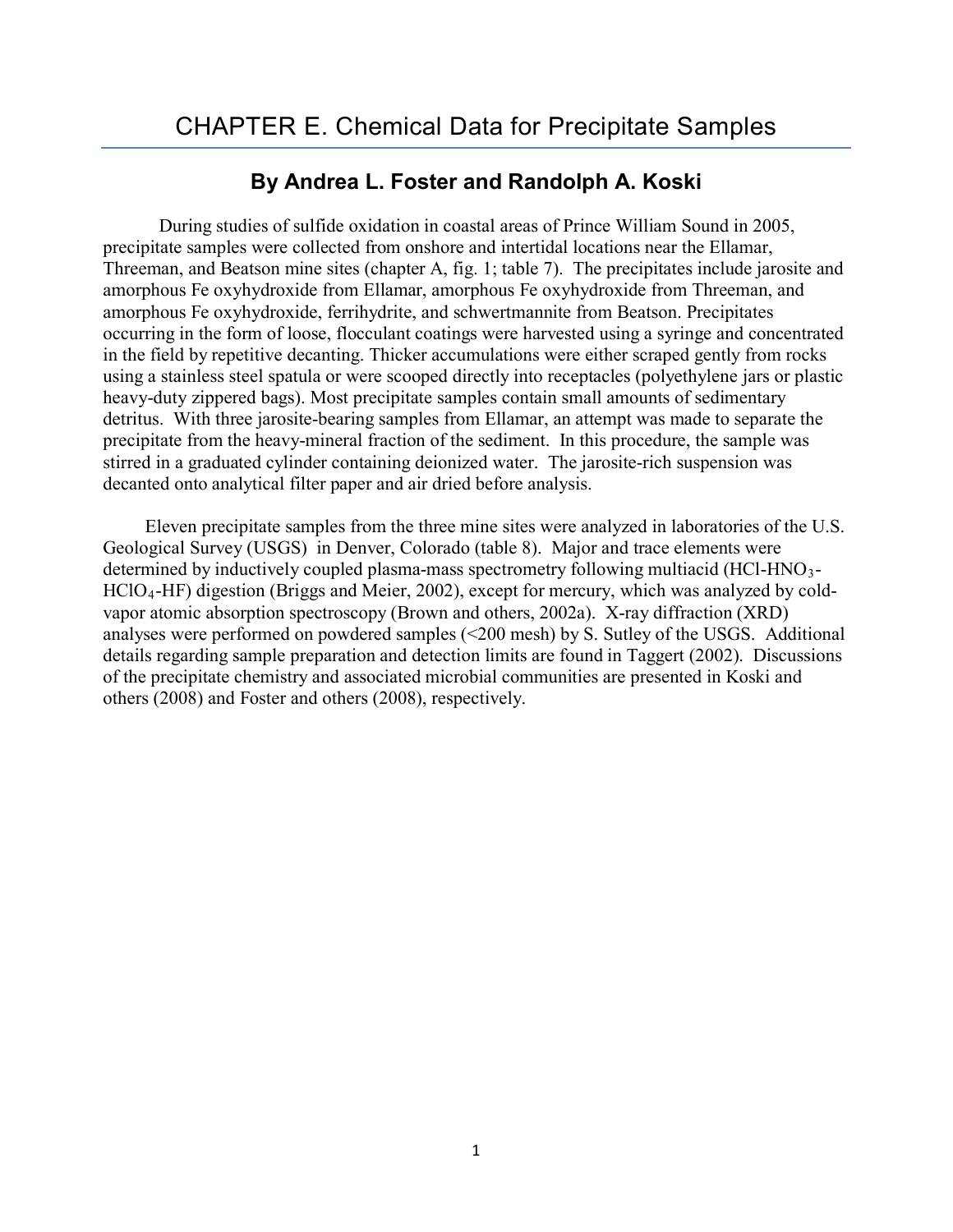#### **Table 7. Locations and descriptions of precipitate samples.**

[n.r. = not recorded; n.d. = not determined; Albite = NaAlSi<sub>3</sub>O<sub>8</sub>; Clinochlore = (Mg<sub>5</sub>Al)(Si,Al)<sub>4</sub>O<sub>10</sub>(OH)<sub>8</sub>; Ferrihydrite =  $Fe_5O_7(OH)_4\bullet H_2O$ ; Goethite =  $\alpha$ -FeOOH; Hematite =  $Fe_2O_3$ ; Illite =  $(K,H_3O)(Al,Mg,Fe)_2(SiAl)_4O_{10}(OH)_2\bullet H_2O$ ; Jarosite =  $(KFe<sub>3</sub>(SO<sub>4</sub>)<sub>2</sub>(OH)<sub>6</sub>;$  Muscovite = KAl<sub>3</sub>Si<sub>3</sub>O<sub>10</sub>(OH)<sub>2</sub>; Pyrite = FeS<sub>2</sub>; Quartz = SiO<sub>2</sub>; Schwertmannite =  $Fe_{16}O_{16}(SO_4)_3(OH)_{10} \bullet 10H_2O$ 

| Sample<br>number | Mine site | Latitude   | Longitude             | Description                                                                              | Mineralogy (XRD)                                                                                                     |  |  |
|------------------|-----------|------------|-----------------------|------------------------------------------------------------------------------------------|----------------------------------------------------------------------------------------------------------------------|--|--|
| 05PWSE201P       | Ellamar   | 60°53.683' | $-146^{\circ}42.095'$ | Green and orange crust,<br>sediment surface near low tide<br>line                        | Major: Amorphous Fe<br>oxyhydroxide<br>Minor: Quartz<br>Trace: Jarosite                                              |  |  |
| 05PWE209P        | Ellamar   | 60°53.679' | $-146^{\circ}42.085'$ | Yellow-green precipitate, pit<br>in intertidal zone                                      | Major: Jarosite<br>Trace: Quartz, pyrite                                                                             |  |  |
| 05PWSE303P       | Ellamar   | 60°53.682' | $-146^{\circ}42.079'$ | Yellow-green precipitate, pit<br>excavated in gravel and sand<br>above high tide line    | n.d.                                                                                                                 |  |  |
| 05PWSE304P       | Ellamar   | 60°53.686' | $-146^{\circ}42.078'$ | Sticky greenish precipitate, pit<br>excavated in gravel and sand<br>above high tide line | Major: Jarosite<br>Minor: Quartz<br>Trace: Muscovite, clinochlore                                                    |  |  |
| 05PWST303P       | Threeman  | 60°51.180' | $-146^{\circ}32.257'$ | Orange coating on cobbles in<br>pit 2 excavated in beach<br>gravel                       | Major: Amorphous Fe<br>oxyhydroxide<br>Minor: Goethite<br>Trace: Quartz, albite, clinochlore,<br>muscovite, hematite |  |  |
| 05PWST310P       | Threeman  | n.r.       | n.r.                  | Dark red flocculent, pool at<br>base of tailings pile                                    | n.d.                                                                                                                 |  |  |
| 05PWSB201P       | Beatson   | 60°02.959' | $-147^{\circ}54.253'$ | Brown precipitate, seep below<br>lower dump                                              | Major: Amorphous Fe<br>oxyhydroxide, quartz<br>Minor: Albite, clinochlore<br>Trace: Muscovite, illite                |  |  |
| 05PWSB202P       | Beatson   | 60°03.402' | $-147^{\circ}53.795'$ | Yellow-brown to orange<br>precipitate, Girwood seep                                      | n.d.                                                                                                                 |  |  |
| 05PWSB203P       | Beatson   | 60°03.026' | $-147^{\circ}54.168'$ | Red-brown precipitate, seep<br>below old house                                           | Major: Schwertmannite                                                                                                |  |  |
| 05PWSB204P       | Beatson   | 60°02.960' | $-147^{\circ}54.181'$ | Brown precipitate, drainage<br>below mill site concrete<br>foundation                    | Major: Quartz<br>Minor: Albite, clinochlore<br>Trace: Muscovite, illite                                              |  |  |
| 05PWSB306P       | Beatson   | 60°02.826' | $-147^{\circ}54.301'$ | Orange precipitate, coating<br>stream bed below upper mine<br>dump                       | Major: Ferrihydrite<br>Minor: Schwertmannite                                                                         |  |  |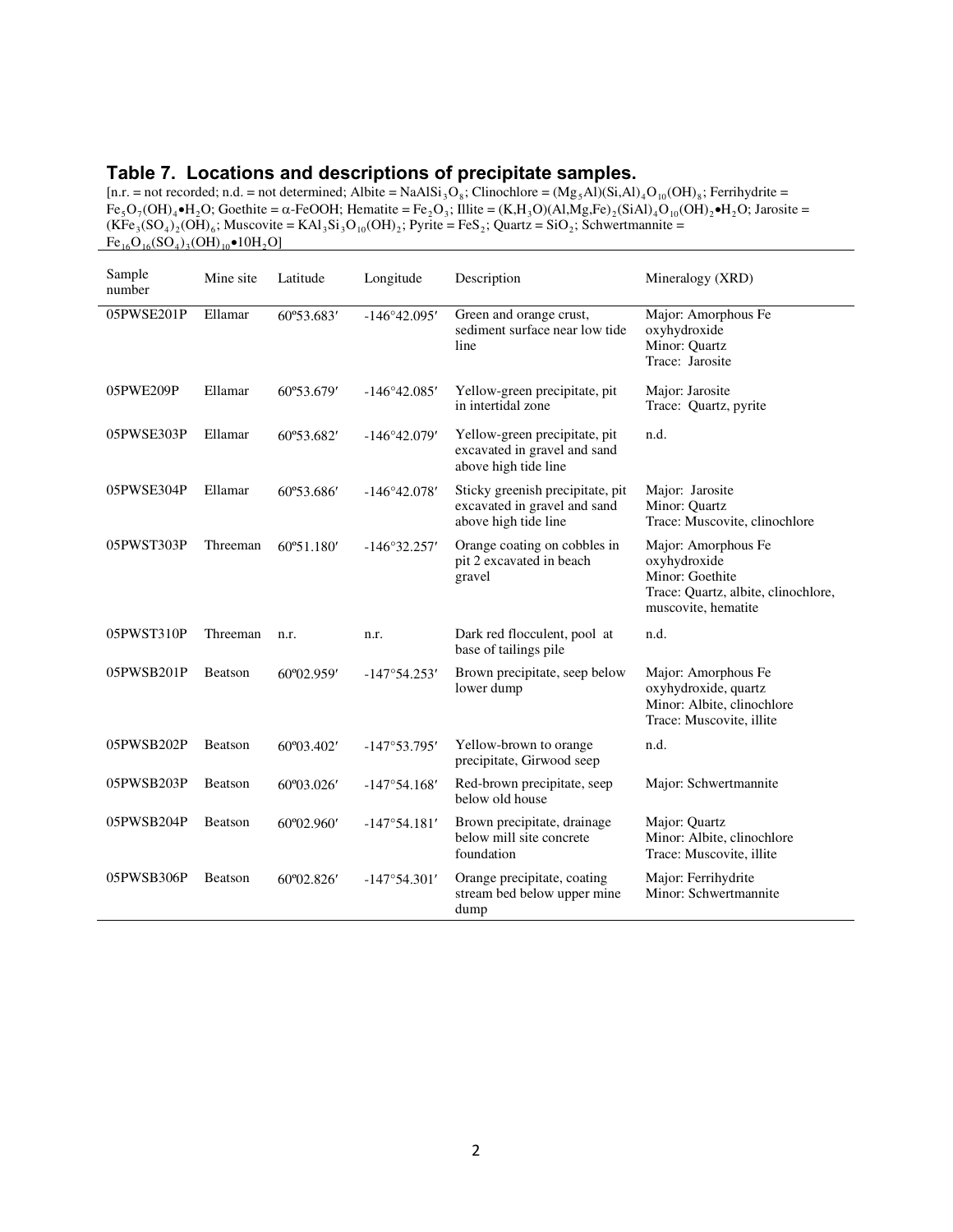## **Table 8. Chemical data for precipitate samples.**

[<sup>a</sup> concentrated jarosite precipitate (see text for details); ICPMS = Inductively coupled plasma-mass spectrometry; CVAA = Cold-vapor atomic absorption spectrometry; n.a. = not analyzed]

|                            |              |        | 05PWS-   | 05PWS-    | 05PWS-             | 05PWS-             | 05PWS-   | 05PWS-       | 05PWS-       | 05PWS-       | 05PWS-       | 05PWS-       | 05PWS-              |
|----------------------------|--------------|--------|----------|-----------|--------------------|--------------------|----------|--------------|--------------|--------------|--------------|--------------|---------------------|
| Sample numbers             |              |        | E201P    | E209P $a$ | E303P <sup>a</sup> | E304P <sup>a</sup> | T303P-1  | <b>T310P</b> | <b>B201P</b> | <b>B202P</b> | <b>B203P</b> | <b>B204P</b> | <b>B306P</b>        |
| Mine site                  |              |        | Ellamar  | Ellamar   | Ellamar            | Ellamar            | Threeman | Threeman     | Beatson      | Beatson      | Beatson      | Beatson      | Beatson             |
| Element                    | Method       | Units  |          |           |                    |                    |          |              |              |              |              |              |                     |
| $\mathbf{Al}$              | <b>ICPMS</b> | $wt\%$ | n.a.     | 1.43      | 2.56               | 3.67               | 4.82     | 11.8         | 6.67         | n.a.         | 3.09         | 5.66         | 3.4                 |
| Ca                         | <b>ICPMS</b> | $wt\%$ | 0.497    | 0.0255    | 1.35               | 0.0396             | 0.0336   | 1.66         | 0.247        | 0.474        | 0.133        | 0.2          | 0.012               |
| Fe                         | <b>ICPMS</b> | $wt\%$ | 12       | 28        | 37                 | 20                 | 20       | 3.7          | 16           | 11           | 20           | 8.9          | 44                  |
| K                          | <b>ICPMS</b> | $wt\%$ | 0.356    | n.a.      | 0.454              | 2.2                | 4.28     | 0.277        | 1.13         | 0.061        | 0.4          | 1.1          | 0.0102              |
| Mg                         | <b>ICPMS</b> | $wt\%$ | 0.553    | 0.061     | 0.808              | 0.253              | 0.0942   | 0.869        | 1.27         | 0.134        | 1.84         | 1.83         | 0.0053              |
| $\rm Na$                   | <b>ICPMS</b> | $wt\%$ | 0.699    | 0.275     | 0.577              | 1.61               | 1.35     | 0.625        | 0.646        | 0.264        | 0.265        | 0.789        | 0.0039              |
| P                          | <b>ICPMS</b> | $wt\%$ | 0.11     | 0.06      | $0.2\,$            | 0.075              | 0.041    | 0.28         | 0.077        | 0.03         | 0.053        | 0.055        | 0.02                |
| Ti                         | <b>ICPMS</b> | $wt\%$ | 0.06     | 0.082     | 0.15               | 0.16               | 0.21     | 0.24         | 0.14         | 0.012        | 0.09         | 0.21         | < 0.004             |
| Ag                         | <b>ICPMS</b> | mg/kg  | $\leq$ 3 | 7.3       | $<$ 3              | 3.6                | 3.8      | $<$ 3        | 3.09         | $\leq$ 3     | 4.8          | 5.9          | 3.6                 |
| As                         | <b>ICPMS</b> | mg/kg  | 73       | 160       | 53                 | 110                | 70       | 5.7          | 110          | 26           | 74           | 110          | 9.4                 |
| Ba                         | <b>ICPMS</b> | mg/kg  | 134      | 320       | 202                | 361                | 259      | 133          | 602          | 125          | 355          | 697          | $\overline{4}$      |
| Be                         | <b>ICPMS</b> | mg/kg  | 2.3      | 0.34      | 0.49               | 0.71               | 0.79     | 1.1          | 1.9          | 35           | 0.54         | 1            | 0.88                |
| Bi                         | <b>ICPMS</b> | mg/kg  | 0.30     | 5.0       | 0.11               | 0.61               | 0.88     | 0.25         | 2.3          | 0.08         | 2.6          | 3.4          | 0.07                |
| $\ensuremath{\mathrm{Cd}}$ | <b>ICPMS</b> | mg/kg  | 0.53     | 0.15      | 0.12               | 0.04               | 0.02     | 1.3          | 2.1          | 31           | 0.46         | 1.3          | 0.14                |
| Ce                         | <b>ICPMS</b> | mg/kg  | 29       | 8         | 12                 | 22                 | 20       | 14           | 38           | 139          | 16           | 31           | 10                  |
| Co                         | <b>ICPMS</b> | mg/kg  | 17       | 6.6       | 11                 | 1.2                | 0.38     | 113          | 29           | 141          | 5            | 9            | 0.39                |
| Cr                         | <b>ICPMS</b> | mg/kg  | 37       | 16        | 43                 | 41                 | 38       | 94           | 76           | 8.3          | 42           | 76           | 118                 |
| Cs                         | <b>ICPMS</b> | mg/kg  | 0.43     | 0.87      | 0.89               | 2.2                | 2.1      | $1.1\,$      | 4.1          | 0.16         | 0.98         | 3            | 0.03                |
| Cu                         | <b>ICPMS</b> | mg/kg  | 26900    | 1440      | 989                | 626                | 422      | 4750         | 10700        | 52300        | 8000         | 7240         | 2000                |
| Ga                         | <b>ICPMS</b> | mg/kg  | 4.2      | 15        | 5.4                | 12                 | 10       | 9.2          | 13           | 2.1          | $8.8\,$      | 15           | 4.4                 |
| Hg                         | <b>CVAA</b>  | mg/kg  | 0.41     | 2.7       | 0.3                | 1.6                | 0.43     | 0.27         | 1.0          | n.a.         | 0.56         | 0.67         | 0.09                |
| La                         | <b>ICPMS</b> | mg/kg  | 11.1     | 4.2       | 7                  | 11                 | 9.9      | 6.2          | 21           | 68           | 8.8          | 17           | 3                   |
| Li                         | <b>ICPMS</b> | mg/kg  | 12       | 5.9       | 15                 | 23                 | 14       | 9            | 29           | $\mathbf{1}$ | 14           | 26           | < 0.2               |
| Mn                         | <b>ICPMS</b> | mg/kg  | 105      | 16        | 463                | 59                 | 8.6      | 1360         | 2140         | 12000        | 365          | 583          | 13                  |
| Mo                         | <b>ICPMS</b> | mg/kg  | 10       | 5.5       | 12                 | 3.1                | 5.3      | 1.4          | 2.7          | 2.6          | 1.2          | 1.5          | 0.67                |
| Nb                         | <b>ICPMS</b> | mg/kg  | 3.3      | 2.4       | 3.6                | 5.1                | 6.1      | 4.2          | 4.4          | $\lt 2$      | 2.6          | 6.5          | $\langle 2 \rangle$ |
| Ni                         | <b>ICPMS</b> | mg/kg  | 9.2      | 1.6       | 16                 | 2.4                | <1       | 56           | 28           | 47           | 9.1          | 12           | 1.2                 |